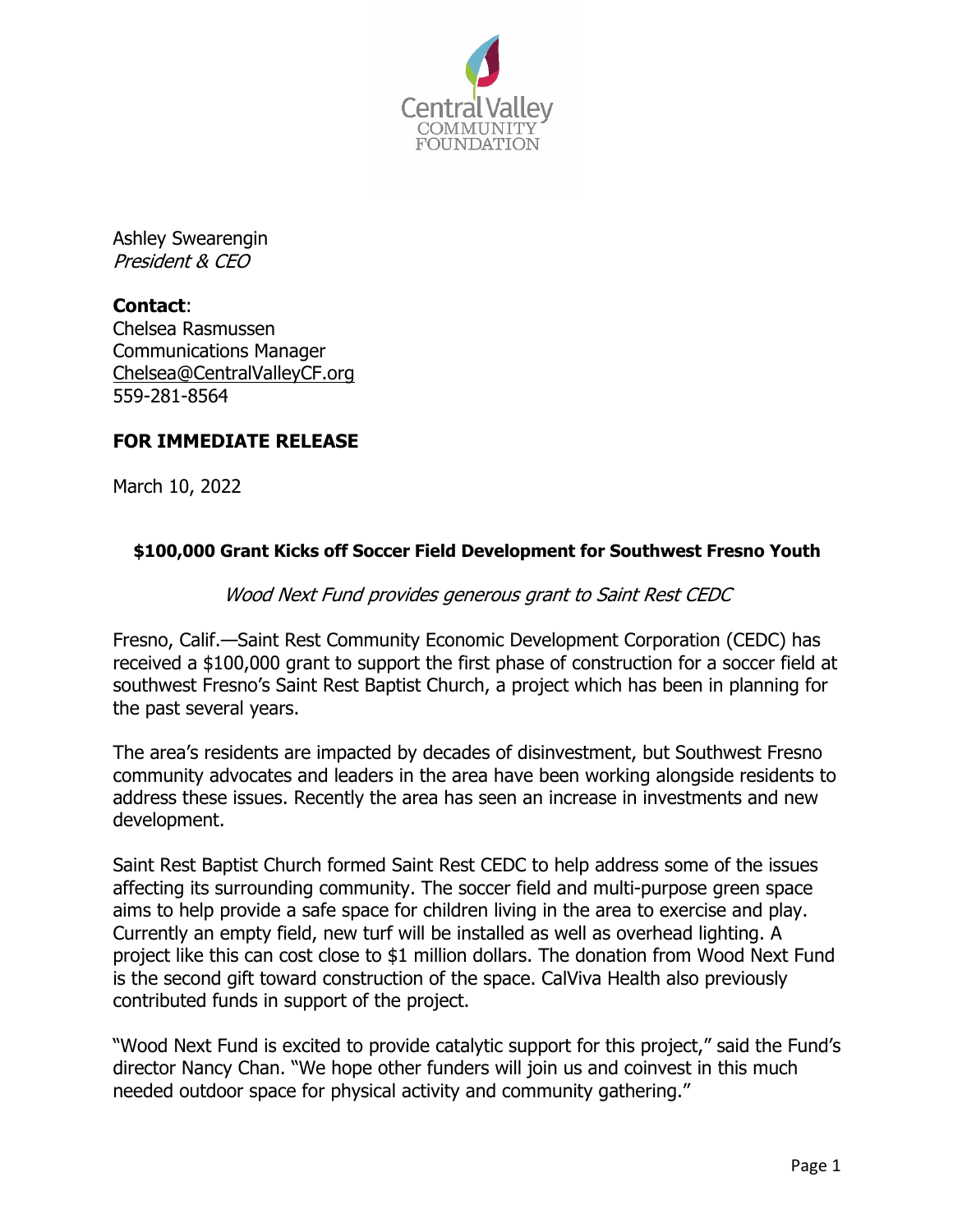

In 2019, Saint Rest CEDC and Saint Rest Baptist Church opened Saint Rest Plaza on Elm, a space for farmers markets, performances, and community activities. Within the last couple of years, the organization has also constructed a playground and youth center--which served as a distance learning space for neighborhood children during peaks of the pandemic, as many do not have in-home internet access.

"This generous gift serves as a greater gift to the greatest of our city, Southwest Fresno," said Saint Rest Baptist Church Senior Pastor D.J. Criner. "This seed gift of \$100,000 will be planted in good soil and in turn will produce a soccer field harvest that will feed, motivate, and stimulate growth, so that our community can kick the soccer ball of hope and score the goal of community economic success."

"At the Central Valley Community Foundation, our mission is to connect communities and financial capital to support just and thriving neighborhoods," said Central Valley Community Foundation CEO Ashley Swearengin. "We're thrilled to see this investment in a vision for more parks and recreational facilities that has been championed by Southwest Fresno residents for years."

This is the second grant Wood Next Fund has provided to a Central Valley nonprofit. Last month it donated \$180,000 to Next Generation Aviation Academy, an initiative focused on utilizing best practices and innovations to train the next generation of aviation professionals from communities of color and low-income neighborhoods within the San Joaquin Valley. Next Generation Aviation is also based in Southwest Fresno.

## **About the Central Valley Community Foundation**

The Central Valley Community Foundation (CVCF) has been a trusted partner in philanthropy in the Central Valley for more than 50 years. Its mission is to connect capital and communities for a just and thriving Central Valley. As the only nationallyaccredited community foundation serving the six-county Central San Joaquin Valley, CVCF attracts investment and deploys resources to solve persistent economic, environmental, and social challenges in the Central Valley. www.CentralValleyCF.org | Follow @CentralValleyCF on Facebook, Instagram, and

Twitter.